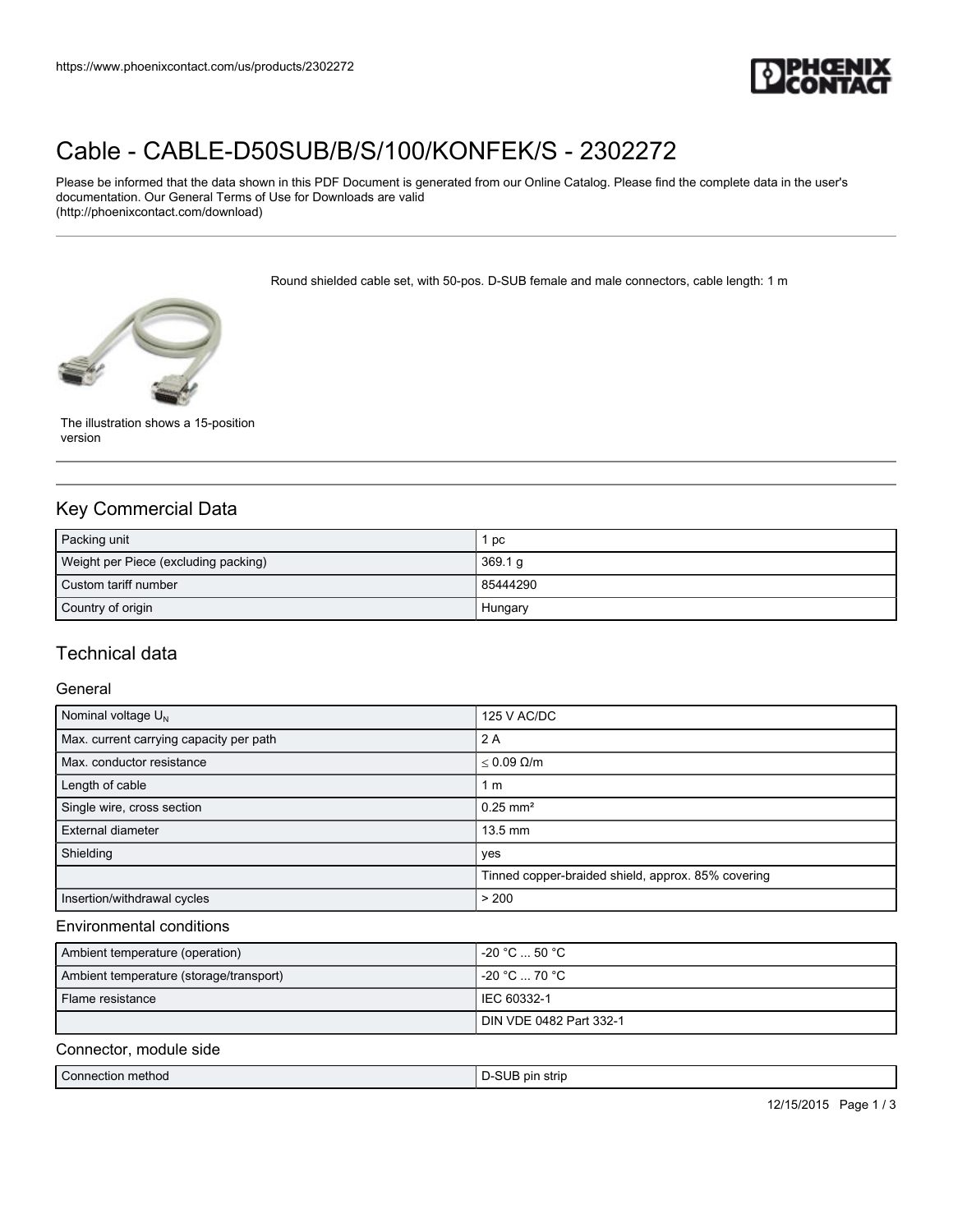

# [Cable - CABLE-D50SUB/B/S/100/KONFEK/S - 2302272](https://www.phoenixcontact.com/us/products/2302272)

## Technical data

#### Connector, module side

| Number of connections       |    |
|-----------------------------|----|
| Number of positions         | 50 |
| Conductor cross section AWG | 24 |

#### Connector, controller side

| Connection method           | D-SUB socket strip |
|-----------------------------|--------------------|
| Number of connections       |                    |
| Number of positions         | 50                 |
| Conductor cross section AWG | 24                 |

#### Supported controller

Controller and the controller controller and the controller controller and the controller controller and the controller controller and the controller controller controller and the controller controller controller controlle

## Standards and Regulations

| Connection in acc. with standard | CUL                     |
|----------------------------------|-------------------------|
| Flame resistance                 | IEC 60332-1             |
|                                  | DIN VDE 0482 Part 332-1 |

### **Classifications**

#### eCl@ss

| eCl@ss 4.0 | 27060306 |
|------------|----------|
| eCl@ss 4.1 | 27060306 |
| eCl@ss 5.0 | 27061801 |
| eCl@ss 5.1 | 27061801 |
| eCl@ss 6.0 | 27061801 |
| eCl@ss 7.0 | 27061801 |
| eCl@ss 8.0 | 27249205 |

#### ETIM

| <b>ETIM 2.0</b> | EC000237 |
|-----------------|----------|
| <b>ETIM 3.0</b> | EC000237 |
| <b>ETIM 4.0</b> | EC000237 |
| <b>ETIM 5.0</b> | EC000237 |

### UNSPSC

| UNSPSC 6.01          | 26121620 |
|----------------------|----------|
| <b>UNSPSC 7.0901</b> | 26121620 |
| UNSPSC 11            | 26121620 |